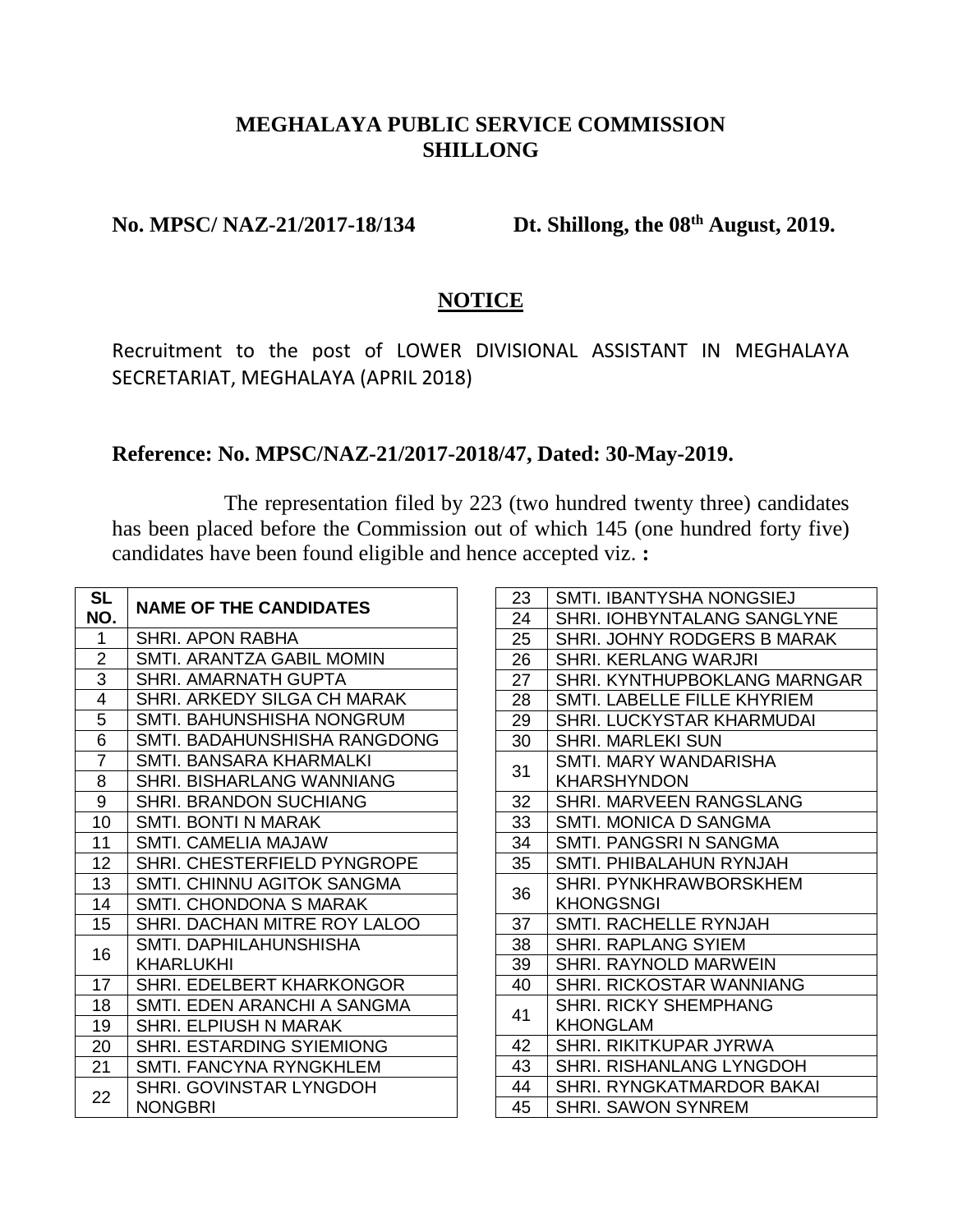| 46 | SHRI. SHIBHOM KUMAR PAUL            |
|----|-------------------------------------|
| 47 | SMTI. SILVANA ROSE LYNGDOH          |
|    | <b>MAWPHLANG</b>                    |
| 48 | SMTI. SIMCHI D SANGMA               |
| 49 | SMTI. TENGSIME G MOMIN              |
| 50 | SMTI. TREYOOKA THANGKHIEW           |
| 51 | <b>SHRI. WANMI PALE</b>             |
| 52 | SHRI. WILLIAM CHENEY D MARAK        |
| 53 | <b>SMTI. LEVICA WARJRI</b>          |
| 54 | SHRI. MANAZ RISHI                   |
| 55 | <b>SHRI. RATNADEEP DAS</b>          |
| 56 | SMTI. AURELYNE MARY KHONGRIAT       |
| 57 | <b>SHRI. AUSTIN SYIEM MALNGIANG</b> |
| 58 | <b>SHRI. ARKYBANSON PYNGROPE</b>    |
| 59 | <b>SMTI. BADAPLIN SANGLYNE</b>      |
| 60 | SHRI. BADONDOR RNGAID               |
|    | SHRI. BAKHRAWKUPAR SYNTENG          |
| 61 | <b>NONGDHAR</b>                     |
| 62 | SMTI. BAKYRSIEW WANHAT              |
| 63 | SMTI. BALSIRO K SANGMA              |
| 64 | SHRI. BANKERLANG SYNSHIANG          |
| 65 | <b>SHRI. BANKMENLANG MAWA</b>       |
| 66 | SHRI. BANLAMLYNTI NONGBET           |
| 67 | <b>SMTI. BANRITNGEN MYNSONG</b>     |
| 68 | <b>SMTI. BAPHYLLA MAWLONG</b>       |
| 69 | SHRI. BASHANSKHEM PYNGROPE          |
| 70 | SMTI. BATKYNTI KHARKONGOR           |
|    |                                     |
|    | SHRI. BAWANKMENLANG S               |
| 71 | <b>KHARSHIING</b>                   |
| 72 | SHRI. BENZIL DAVID KHARSYNTIEW      |
| 73 | SMTI. BLESSEY WANKHAR               |
|    | <b>SHRI. BRUCE STARWELL</b>         |
| 74 | <b>MALNGIANG</b>                    |
| 75 | <b>SMTI. CAREEN KHARKONGOR</b>      |
|    | SMTI. CAROLINE IBANYLLASHISHA       |
| 76 | <b>BUAM</b>                         |
| 77 | SMTI. CHARAMANBHA SHULLAI           |
| 78 | SHRI. CHARMING STAR SYIERLAIT       |
| 79 | SHRI. CHENANG K SANGMA              |
| 80 | <b>SMTI. CYNTHIA KHONGPHAI</b>      |
| 81 | <b>SMTI. DAIAKI TRON</b>            |
| 82 | SHRI. DANIEL THANGKHIEW             |
| 83 | <b>SMTI. DARIHUN SUN</b>            |
| 84 | SMTI. DESIKA NONGNENG DALOI         |
| 85 | SMTI. DOLLY LYNGDOH                 |
| 86 | <b>SHRI. DONALD KHARSUNAI</b>       |
| 87 | SMTI. DONNA DARYL WANSWETT          |
| 88 | SHRI. DONKUPAR SYNREM               |
| 89 | SHRI. DONY STAR SYIEM               |
| 90 | SMTI. ELIZABETH JYRWA               |
| 91 | <b>SMTI. EVAKORDOR MARY</b>         |

| 92  | SMTI. EVANGELYNE KHONGIONG                    |
|-----|-----------------------------------------------|
| 93  | <b>SHRI. EVASHISHA KHARSYNTIEW</b>            |
| 94  | SHRI. EZAKIEL WAHLANG                         |
| 95  | SMTI. FULLINDA LYNGDOH RNGAID                 |
| 96  | SHRI. GARRETH DAPLANGKI<br><b>KHARMYNTHON</b> |
| 97  | SMTI. GITING RIPAMCHI R MARAK                 |
| 98  | SHRI. HUBERT KHONGWIR                         |
| 99  | <b>SHRI. IAISHAH MARIA</b>                    |
| 100 | <b>SHRI. IASHANLANG MANIK SYIEM</b>           |
| 101 | <b>SMTI. IBANISHA SANGLYNE</b>                |
| 102 | <b>SMTI. IBALAHUN KONGWANG</b>                |
| 103 | SMTI. IBANDARI KHARUMNUID                     |
| 104 | SMTI. IBANRILANG THANGKHIEW                   |
| 105 | <b>SMTI. IVOREEN KHARPURI</b>                 |
| 106 | SHRI. JOHN KREDI W SANGMA                     |
| 107 | SMTI. JOYCY FAIRLYNE MAJAW                    |
| 108 | SMTI. KORTIMAI KHONGLAH                       |
| 109 | <b>SMTI. KWISTIMARY KHONGSNI</b>              |
| 110 | SMTI. LARISALANG THANGKHIEW                   |
| 111 | SMTI. LASHONGDOR KHARAKOR                     |
| 112 | SHRI. MAIN KUPAR KHARBUKI                     |
| 113 | <b>SHRI. MANGKARA NONGSIEJ</b>                |
| 114 | SMTI. MERILDA ROYWAN                          |
| 115 | SHRI. NANGIOHBOR LYNGDOH                      |
| 116 | SMTI. NAPHIRA KHARBAMON                       |
| 117 | SMTI. NAPHISARA WANKHAR                       |
| 118 | SMTI. NIBA LISSA NONGKHLAW                    |
| 119 | <b>SHRI. OMOL LYNGDOH</b>                     |
| 120 | <b>SMTI. PDIANGSUKLANG MAWRIE</b>             |
|     |                                               |
| 121 | SMTI. PHINDAROI LYNSHING                      |
| 122 | <b>SHRI. PHOMINGSTAR JYRWA</b>                |
| 123 | <b>SMTI. PURIFY KSHIAR</b>                    |
| 124 | SMTI. RAKHIME M SANGMA                        |
| 125 | SHRI. RAKSANG RANGSA MARAK                    |
| 126 | SMTI. REBORN BOKLIN SANGLYNE                  |
| 127 | <b>SMTI. RIBASUK MOLLENE</b>                  |
|     | <b>KHARMYNTHON</b>                            |
| 128 | SHRI. ROBERT PAUL WARJRI                      |
| 129 | SMTI. ROSECYCA RYMBAI                         |
| 130 | SHRI. RUDY VINCENT LYNGDOH                    |
| 131 | SHRI. SAMUEL WARJRI                           |
| 132 | SHRI. SEAN COOPER LEONG                       |
|     | <b>NONGHULOO</b>                              |
| 133 | SMTI. STEFANISHA POHLONG                      |
| 134 | SMTI. STEFFY A. SANGMA                        |
| 135 | SMTI. STREAMFULLNESS KHONGJEE                 |
| 136 | SHRI. SOPHILOS LYWAIT                         |
| 137 | <b>SHRI. SYLLOKLANGKI SUTING</b>              |
| 138 | SMTI. TANGSIME M SANGMA                       |
| 139 | SHRI. TEILANG HOOJON                          |